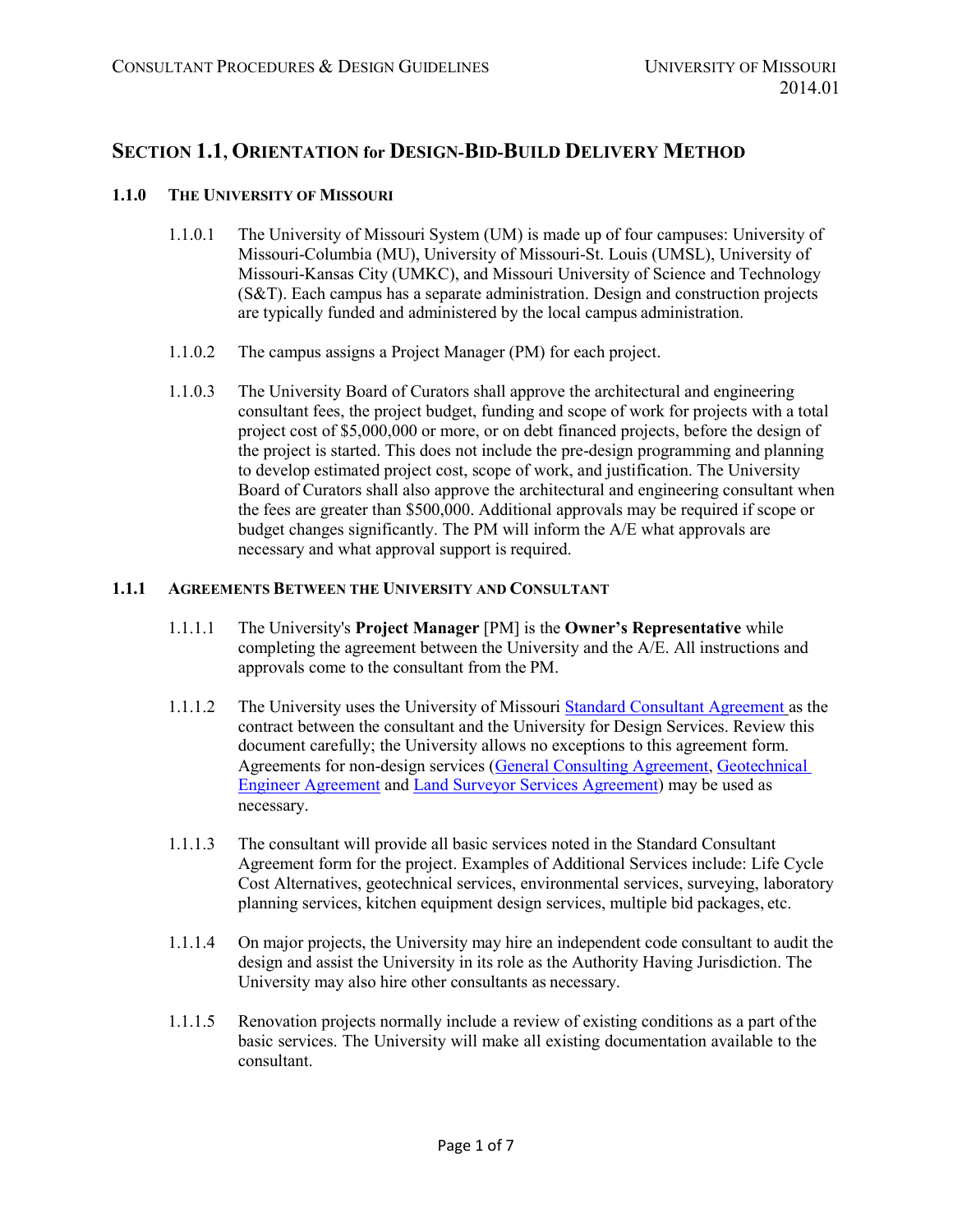- 1.1.1.6 On major projects, the University will stipulate the maximum design fee in the Request for Qualifications. On other engagements, the consultant will be asked for a fee proposal.
- 1.1.1.7 **Fee proposals** should include the consultant's perception of the University's project scope of work and recommended scope of services. The consultant will include proposed fee and estimate of reimbursable expenses, project schedule, and University provided information. On projects where the University has set a maximum fee in the Request for Qualifications, the consultant's proposed fee must be within the maximum fee stated in the RFQ. If the University adds additional scope of work to the project, a separate proposal will be requested for those services and it will be treated as additional services.
- 1.1.1.8 The PM will tell the consultant the expected fee structure [lump sum, not to exceed, or percentage of construction cost] and what exceptions may apply.
- 1.1.1.9 **Reimbursable and non-reimbursable expenses** are described in Exhibit B of the agreement. The consultant should discuss any potential reimbursable expenses with the PM before the proposal is submitted and a reimbursable budget should be established. Reimbursable expenses shall be approved in advance by the PM, will be paid at cost, and must be accompanied by supporting documentation and/or receipts.
- 1.1.1.10 The consultant's proposal shall identify **project milestones** and include two weeks for University review of submittals. For larger, more complex projects especially at later phases of review, longer review periods should be considered. The PM will provide the consultant with any University schedule requirements.
- 1.1.1.11 All **design review meetings** should be included in the consultant's basic services fee. Also, basic services include a prebid meeting, a pre-construction meeting, a punch-list inspection, and a final inspection.
- 1.1.1.12 The number of proposed **construction observation trips** should be identified by the consultant as a part of basic services during construction. Also, a per trip unit cost for additional construction trips should be identified. A trip refers to one person on site for one day and includes the issuance of any related meeting minutes and site visit reports.
- 1.1.1.13 Unless requested to provide services involving **asbestos containing materials** [ACM], the University will provide the consultant with the specification for ACM removal. The consultant assumes no design responsibility for work related to ACM removal.
- 1.1.1.14 The University requires a minimum of **\$1,000,000 professional liability insurance**. The PM will tell the consultant if additional professional liability insurance is required. Additional coverage may be required on major projects and/or projects that present unusual risks. The PM may require this as a reimbursable expense. The consultant may be asked to detail their current professional liability coverage and costs in determining the additional cost to the university.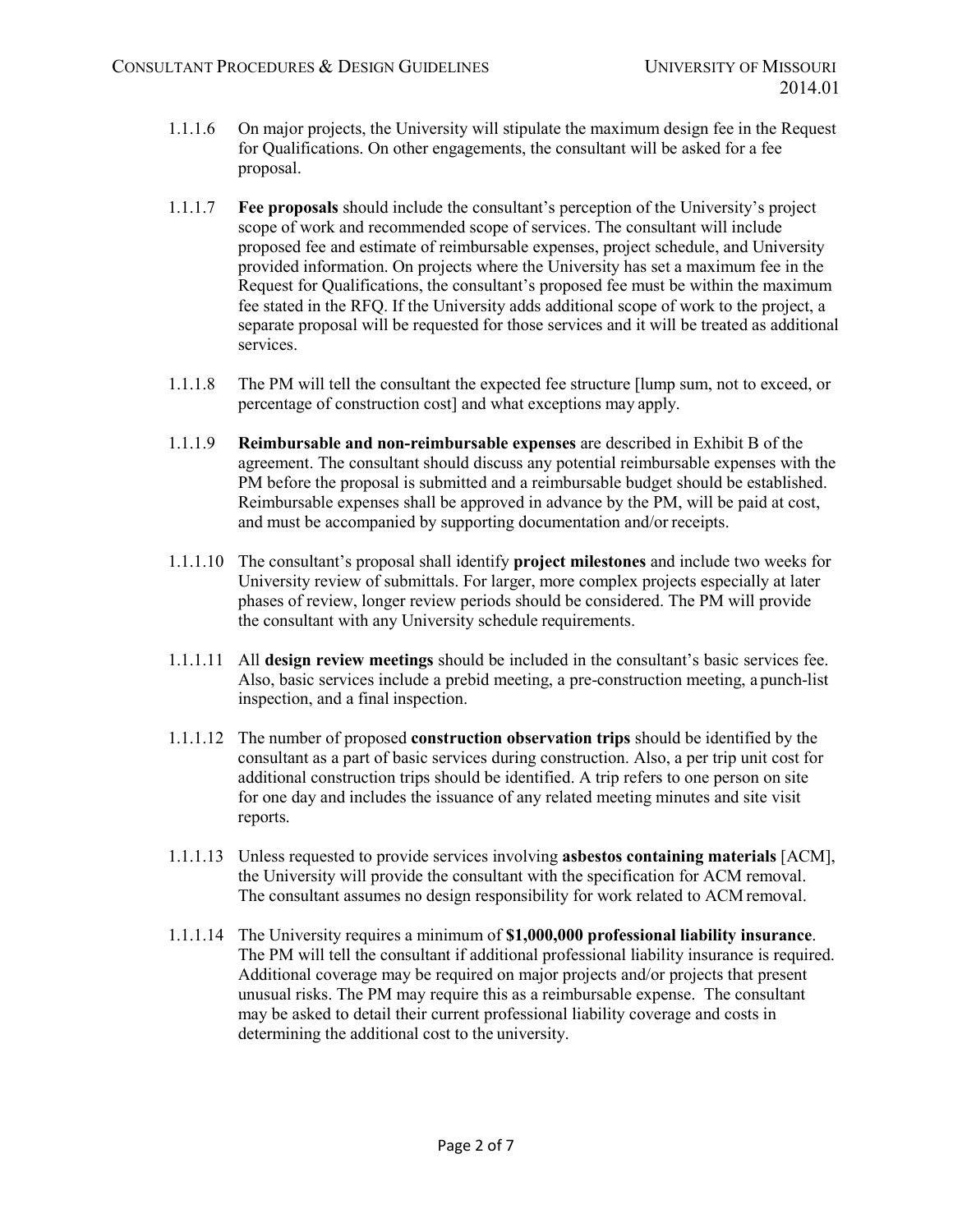- 1.1.1.15 The consultant shall submit proof of the required insurance with the signed agreement. The University will not execute the agreement or approve payments without approved insurance.
- 1.1.1.16 The University and/or the PM will provide instructions on how to submit payment requests. The process can vary from campus to campus. The university will not process payments unless an executed agreement is on file. In general, invoices must include a detail of the work completed, summarize the total bill for services to date, and note the amount of the current request.

# **1.1.2 DESIGN PROCESS AND APPROVAL**

- 1.1.2.1 Project Management
	- 1.1.2.1.1 The University's Project Manager [PM] is the Owner's Representative during the design of the project. All instructions and approvals come to the consultant from the PM. Services rendered but not requested by the PM will not be compensated.
	- 1.1.2.1.2 The PM manages the total project budget and requires the consultant to manage the construction budget.
	- 1.1.2.1.3 The PM will manage internal University approvals and instruct the consultant accordingly.
	- 1.1.2.1.4 The consultant should insist on timely owner provided information and approvals. The University asks the consultant to notify the PM of owner related delays before the schedule is jeopardized.
	- 1.1.2.1.5 The consultant must notify the PM immediately if the consultant believes additional services are being requested by the University. This also applies to abandoned work. A fee must be negotiated and the agreement adjusted immediately.
- 1.1.2.2 Meetings and Stakeholders
	- 1.1.2.2.1 University projects normally involve many academic, student, and service groups as stakeholders in a project. The PM arranges for and coordinates the consultant's contact with these groups. Meetings are scheduled by the PM's office.
	- 1.1.2.2.2 Campus Facilities Management organizations provide numerous and varied services at each campus. The PM will arrange for and coordinate the consultant's contact with these groups.
	- 1.1.2.2.3 Meeting minutes are kept by the consultant and reviewed by the PM before issue. Meeting minutes should be issued to all participants within five working days.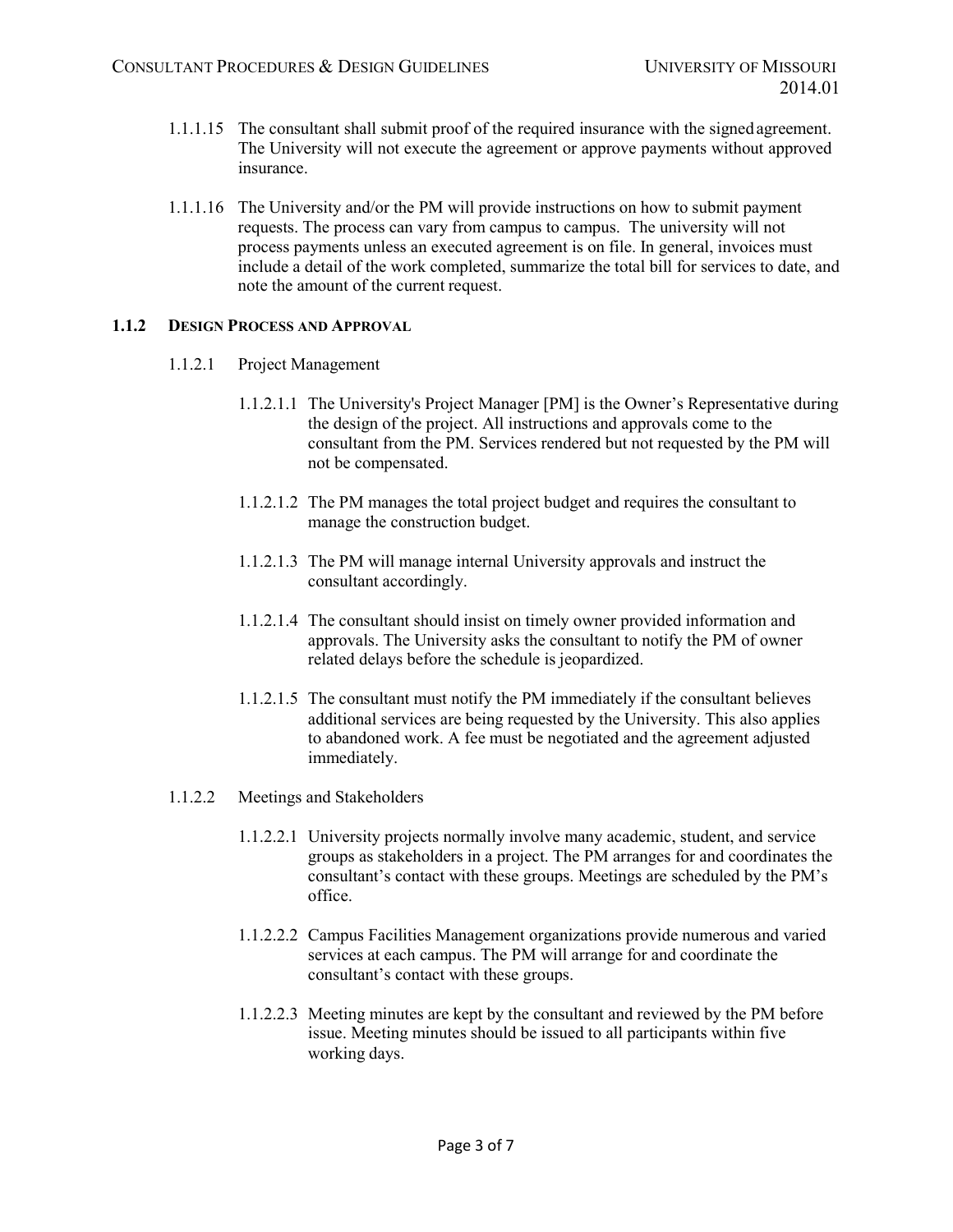1.1.2.2.4 The University asks the consultant to respect the University's time and conduct effective, productive meetings. The consultant should review meeting agendas with the PM in advance.

## 1.1.2.3 Submittals

- 1.1.2.3.1 The consultant is responsible for providing timely and complete submittals. The University will review the consultant's work for program conformance and constructability. Incomplete and/or poor quality submittals waste University and consultant time. The PM is authorized to reject incomplete submittals.
- 1.1.2.3.2 The consultant is responsible for the management and performance of their sub-consultants. Delay of a sub-consultant's part of a submittal is considered an incomplete submittal from the consultant.
- 1.1.2.3.3 Delay of a project due to incomplete submittals is the responsibility of the consultant.
- 1.1.2.3.4 Detailed submittal requirements are described in Section II.
- 1.1.2.3.5 The consultant will allow two weeks of University review time between submittal of review documents and the review meeting. The University considers the milestone achieved only when the review is complete per the consulting agreement.
- 1.1.2.3.6 Final review documents should be ready to issue for bid. Do not include the pre-printed UM bidding documents [Advertisement for Bids, General Conditions, Information for Bidders, Bidders Statement of Qualifications, Prevailing Wage Rates].
- 1.1.2.3.7 The University will supply the consultant with an electronic copy of the Bid Form and Special Conditions. The PM will work with the consultant to tailor these for the project. The PM will supply the pre-printed Division 1 bidding documents when the consultant is instructed to advertise the project.

#### 1.1.2.4 Electronic Documents

- 1.1.2.4.1 The University requires electronic files of design drawings to interface with campus facilities management software. The consultant should coordinate the format and media with the PM. All contract documents and studies shall be furnished to the University in an electronic format, in addition to a hard copy format.
- 1.1.2.4.2 Each review submittal will be provided in PDF format to the campus PM. The PM may elect to print review sets from the PDF file provided. Electronic versions provided shall be identical to any printed or plotted versions provided by the consultant.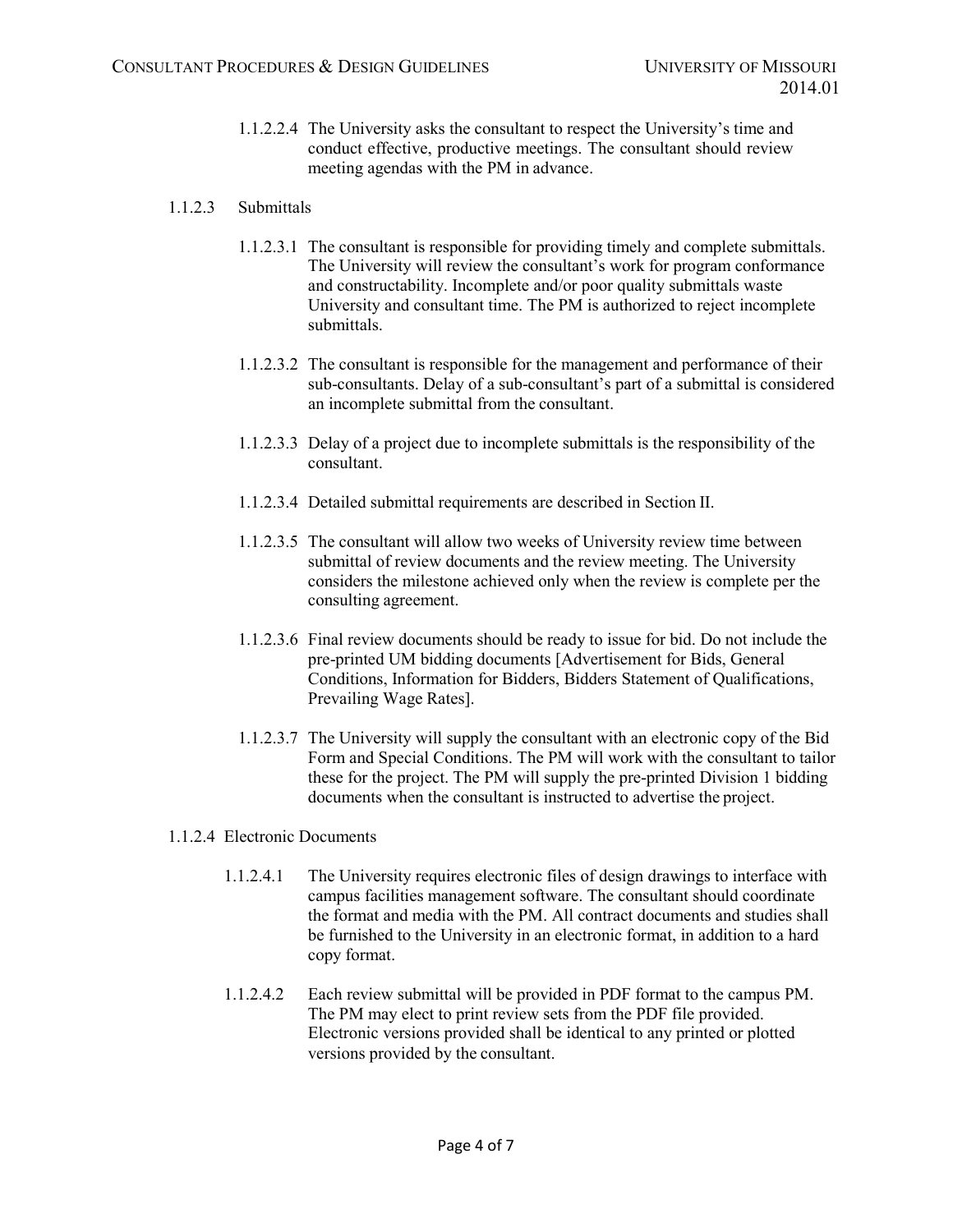- 1.1.2.4.3 The Project Manual will be submitted as one file per volume of project manual to be printed and bound with a direct correlation between electronic files and printed volume. Bookmarks will be set in the file for title page, table of contents, 1.A, Special Conditions,  $1.E.1 - 1.F, 1.H$ , and each numbered technical specification section.
- 1.1.2.4.4 Drawings shall be submitted as one file per drawing volume to be printed and bound. Bookmarks shall be set for each sheet of the drawings by drawing designation, i.e. sheet number.

# **1.1.3 BIDDING**

- 1.1.3.1 The PM coordinates the **advertisement** after the final review documents are approved. The PM sets the advertisement date.
- 1.1.3.2 The PM will instruct the consultant on how the campus will distribute plans and what the consultant will do to support that effort. The PM will provide the following documents for the bidding documents:
	- 1. One copy of the advertisement for bids
	- 2. One copy of the list of plan rooms
	- 3. Information for Bidders
	- 4. General Conditions of the Contract for Construction
	- 5. Bidder's Statement of Qualifications
	- 6. Bidder's Statement of Qualifications for Asbestos Abatement (if required)
	- 7. MBE/WBE Participation Requirements
	- 8. Prevailing Wage Rates
- 1.1.3.3 The University or its agent will distribute plans and maintain plan holderlists.
- 1.1.3.4 **Addenda** are part of the contract documents and will be expeditiously distributed to all planholders and plan rooms at least 72 hours before the bid opening. The consultant plays a key role regardless how the addenda are distributed: by the consultant, by the university, or by a third party reprographics firm. The consultant shall prepare addenda for the PM to approve.
	- 1.1.3.4.1 If addenda are mailed, it must be mailed at least seven (7) days before the bid date. If addenda must be issued six (6) days or less before the bid date, either the bid date is extended or the consultant must verify each plan holder has a copy of the addenda at least 72 hours before the bid opening. If addenda are faxed or e-mailed, the consultant shall verify that each plan holder has received a copy of the addendum at least 72 hours before bid opening.
	- 1.1.3.4.2 If the bid form is revised by addenda, the revised bid form must be printed on different colored paper to distinguish the revisions.
- 1.1.3.5 The PM assisted by the consultant, will hold a **prebid meeting** if required by the agreement. Plan holders are invited to attend to ask questions about the drawings and specifications and to inspect the project site. The consultant will be asked to describethe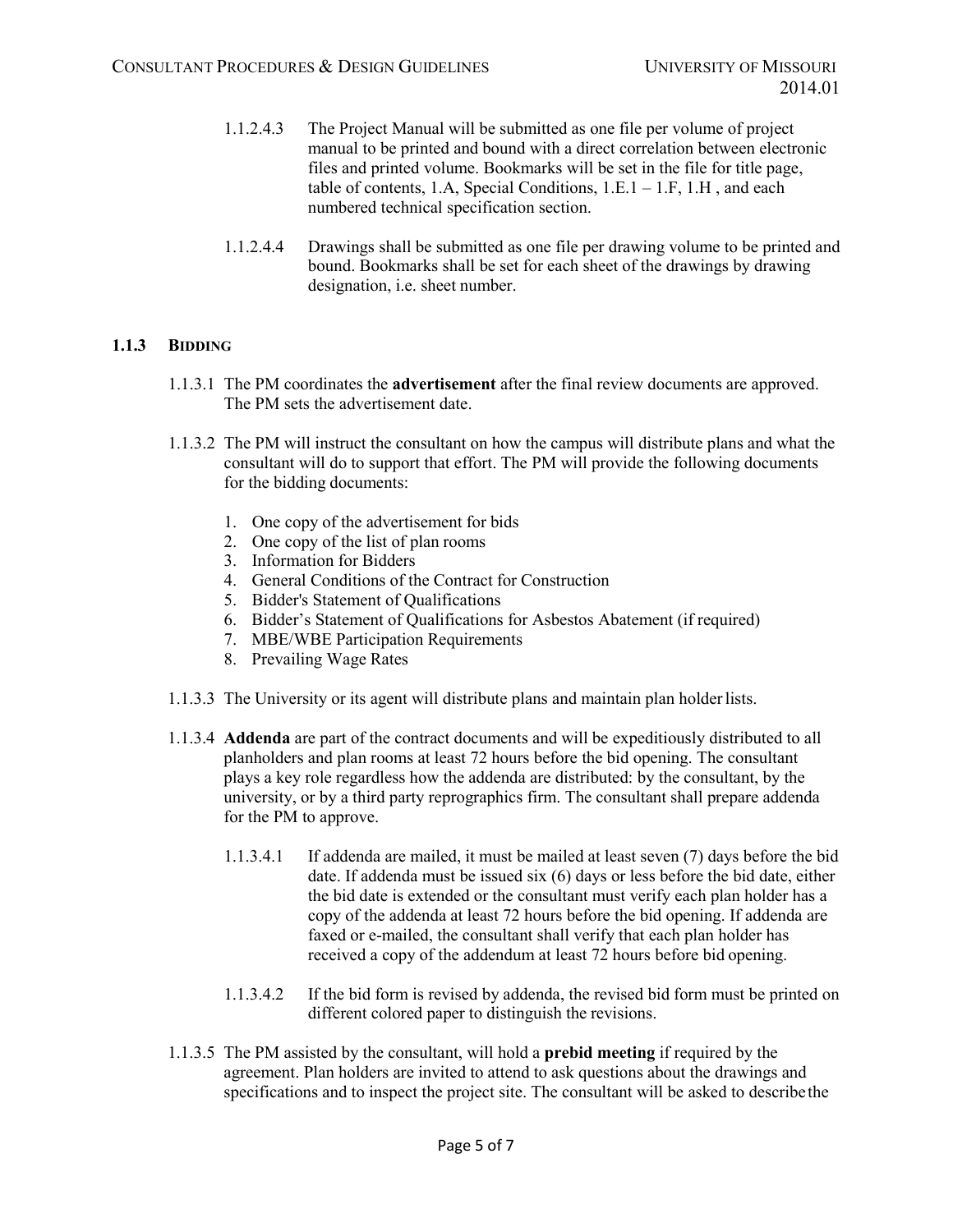project and point out important facets of the work and schedule. Simple clarifications can be made in response to questions. Other questions will be recorded and clarified by addenda. Questions requiring interpretations by the consultant will be answered by addenda. Pre-bid meeting minutes are not required and in no case will pre-bid meeting minutes be sent out with an addendum.

- 1.1.3.6 To assure an adequate number of bids is received:
	- 1.1.3.6.1 The consultant will review the local bidding climate prior to the preparation of bidding documents. The size and composition of projects will be considered to encourage competitive bidding. If it appears a conflict among projects will occur in the bidding market, the rescheduling of the bids will be considered if time permits and if this rescheduling can result in additional bids.
	- 1.1.3.6.2 The consultant will review the bidders list after the project has been on the market for seven (7) to ten (10) days to determine if there is adequate interest in the project. The consultant will contact several prospective bidders to assure an adequate number of bids will be received (minimum of three).
	- 1.1.3.6.3 If little interest is shown in the project, the consultant will contact potential bidders and determine the cause. The consultant shall immediately report to the PM any information that indicates a negative impact on the bidding process.
- 1.1.3.7 The campus construction administrator will conduct a **public bid opening**. The consultant will attend the bid opening if required by the agreement.
- 1.1.3.8 The Consultant performs the **Bid Evaluation** to determine if the bids are responsive and the bidders responsible. The University reviews the M/WBE participation goal. The Consultant's review and analysis includes, but not limited to:
	- 1.1.3.8.1 A thorough analysis of the "Bidder's Statement of Qualifications" to determine if the low bidder is responsible [qualified].
	- 1.1.3.8.2 A thorough analysis of the low bidder's breakdown of cost against the scope of work to determine if the bid is responsive.
	- 1.1.3.8.3 An analysis and explanation of the bid spread
	- 1.1.3.8.4 A comparison & analysis of the consultant's prebid construction estimate to the low bid and the average bid.
	- 1.1.3.8.5 An analysis and explanation of why there were variations in the bids.
	- 1.1.3.8.6 An analysis of why fewer than three bids were received.